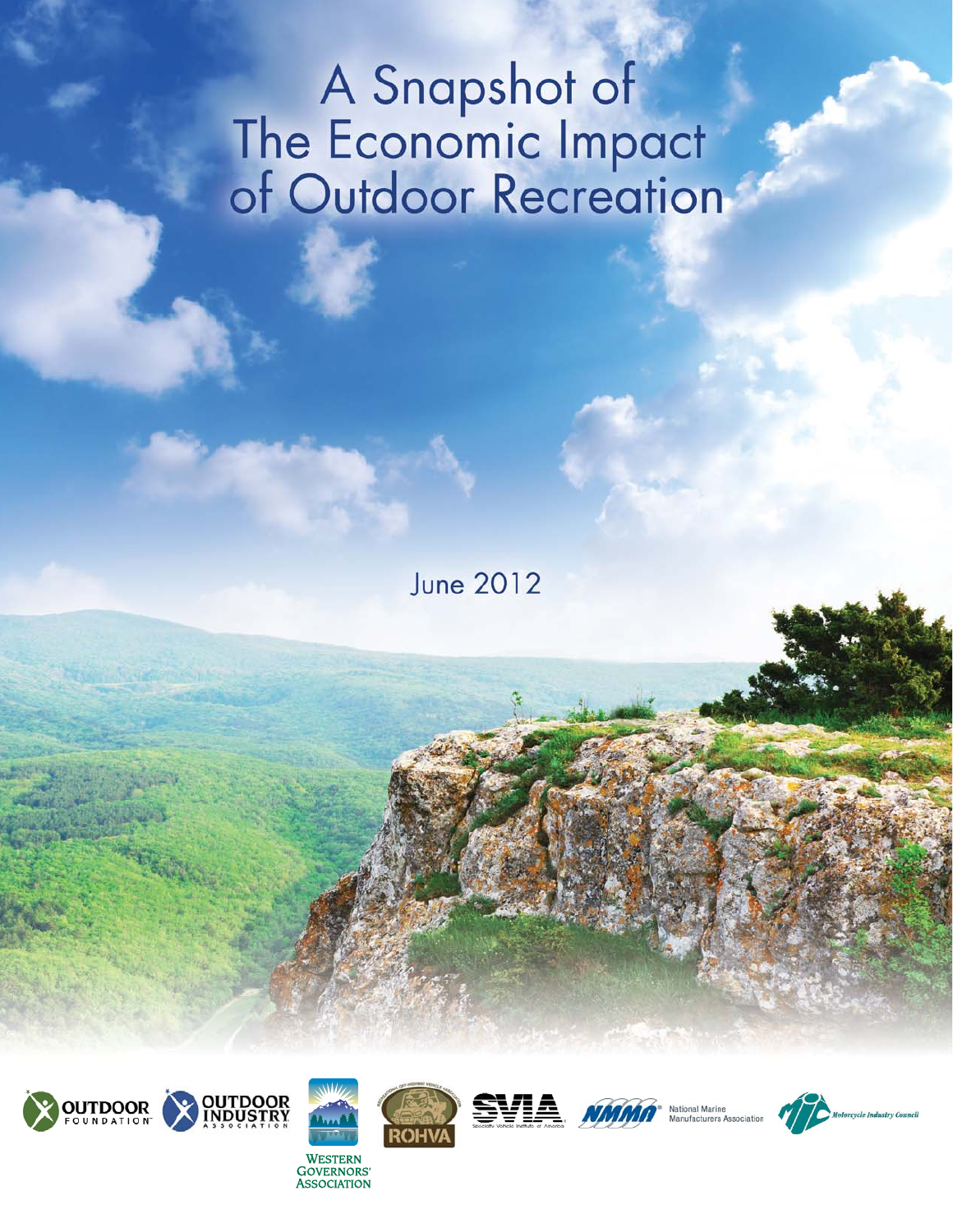#### Friends of the West,

*When I assumed the chairmanship of the Western Governors' Association (WGA) last summer, I launched Get Out West! – a multi-pronged campaign designed, in part, to highlight the importance of outdoor recreation to the Western economy. As one of the key pillars of Get Out West!, we wanted to, specifically, develop a report documenting the income, tax revenue and the number of jobs created by outdoor recreation.* 

*We turned to a leader in the outdoor recreation industry – the Outdoor Industry Association (OIA). In 2006, OIA published a seminal report through its Foundation to document the economic impact of outdoor recreation; and we learned that OIA was already working to update the 2006 study. Always striving for partnerships, OIA offered to collaborate with the Western Governors' Association on timing, research and methodology, and funding to expand the outdoor recreation activities included in its national and state-based reports.*

*In that spirit of partnership, the Motorcycle Industry Council (MIC), the Specialty Vehicle Institute of America (SVIA), the Recreational Off-Highway Vehicle Association (ROHVA) and the National Marine Manufacturers Association (NMMA) offered to expand the activities that are tracked by OIA to include many more segments of outdoor recreation. This is a first of its kind – a jointly released snapshot on the economic impact of outdoor recreation. These segments of the outdoor recreation industry recognize the potential to change the conversation about the economic value of outdoor recreation and have embraced the opportunity to jointly fund and present this study.* 

*The result of this collaboration is the first complete picture of the economic benefits of all types of outdoor recreation in the nation and the West. The work doesn't end here. Later this month, OIA will release "The Outdoor Recreation Economy" report detailing the national economic impact of outdoor recreation. MIC will also release additional motorized recreation data later this year; and all of the partner organizations will continue to work together to invest in further study on the economic impact of outdoor recreation at the state level.* 

*On behalf of my colleagues, I thank OIA, MIC, SVIA, ROHVA and NMMA for contributing their knowledge, time and funding that made this important report possible. It is our hope at WGA that policymakers at the national, state and local levels will use this information to guide decisions on policies and investments related to job creation, economic development and community strengthening.* 

*Outdoor recreation is critical to the West's economy for more than just the opportunity to play in the great outdoors. It creates sustainable jobs and incomes for our friends and neighbors, especially in rural areas. It provides the opportunity to unplug from our busy lives, recharge our souls and live healthier lifestyles.* 

*The history and ethic of the West are tied to our lands and great outdoor places. Let's build a world-class industry and recreational opportunities for Westerners and visitors to enjoy.* 

*Christine O. Gregoire*

*Governor*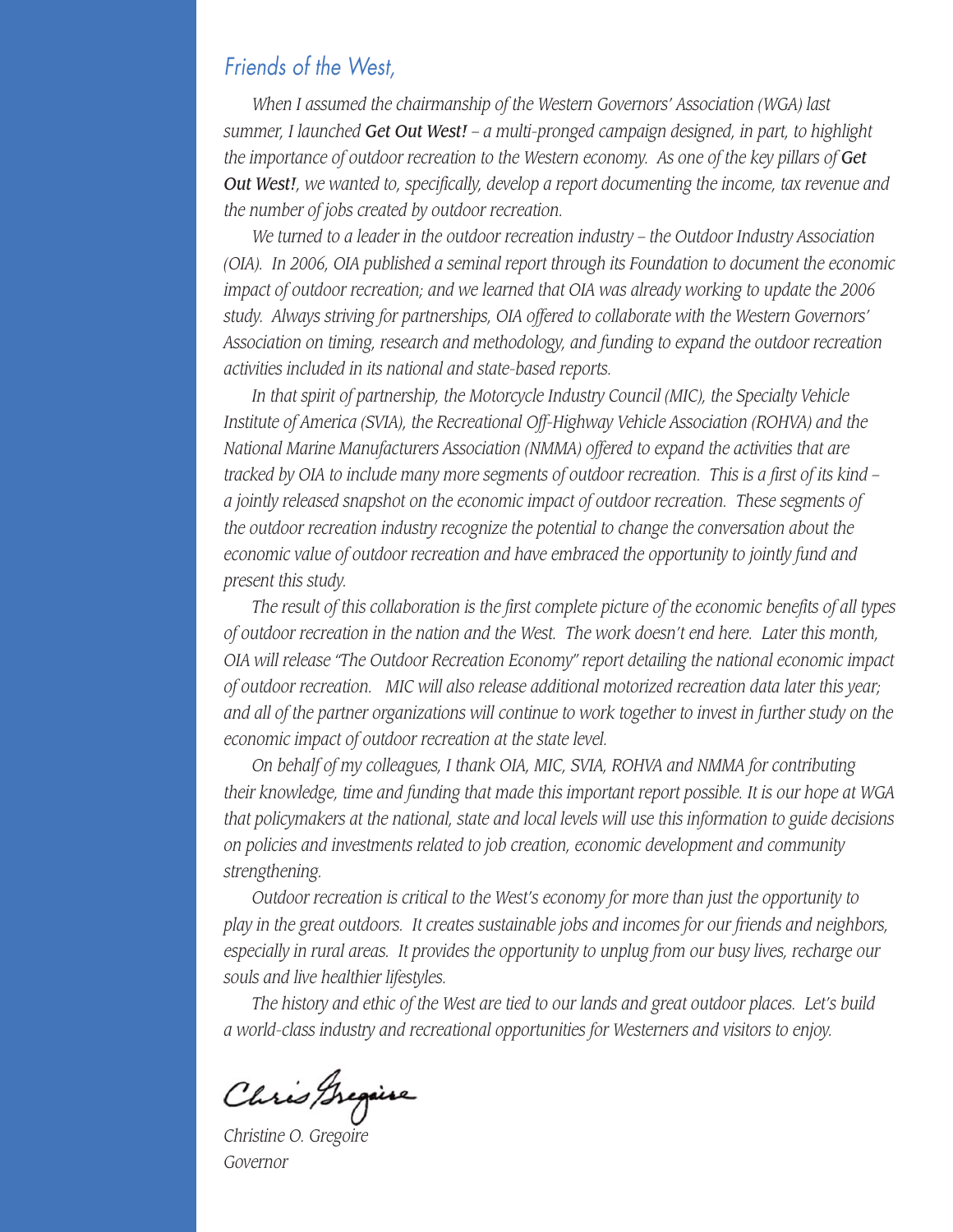# Outdoor Recreation and the Economy

The outdoor recreation industry jointly commissioned the firm of Southwick Associates to conduct a survey of Americans on their spending on outdoor recreation equipment and activities. The partners wanted to determine the economic impact of outdoor recreation. The findings of the survey are summarized in this report.

How is "economic impact" calculated? Many people might think of a consumer buying equipment – a tent, fishing pole, ATV, bicycle, boat, snowboard or rifle. However, the impact is much more complex than the manufacture and sale of gear and vehicles. Gas stations, restaurants, hotels, river guides and ski resorts benefit from outdoor recreation. In total, equipment and travel expenditures represent billions in direct sales that create jobs, income, tax revenues and other economic benefits.

## National – Direct Sales and Services

Direct annual spending on outdoor recreation is enormous. Americans spent an estimated \$645.6 billion on outdoor recreation in 20111. For purposes of comparison, direct sales in other economic sectors2 include:



Personal Consumption Expenditures by Type of Product, based on available 2010 data.

When considering the economic impact of outdoor recreation, many people think of a family heading into public lands and waters to camp, fish, boat or hike; or of a group of hunters spending the night at a hotel before a day's trip. The broad economic impact of outdoor recreation, however, includes the design, development, marketing and manufacturing of gear – such as hiking boots, rifles, fishing rods, water skis, camping gear, off-highway vehicles and more – as well as the expenditures for going on a trip to use that equipment – such as gas, lodging, hunting or fishing guides, and park passes. Outdoor recreation need not *Annual Spending on Outdoor Recreation in the U.S. \$646 Billion* 

*1See forthcoming report "The Outdoor Recreation Economy", Outdoor Industry Association, June 2012, for additional details on the national economic impact of outdoor recreation. Online at www.outdoorindustry.org*

*2Bureau of Economic Analysis, Personal Consumption Expenditures by Type of Product, based on available 2010 data.*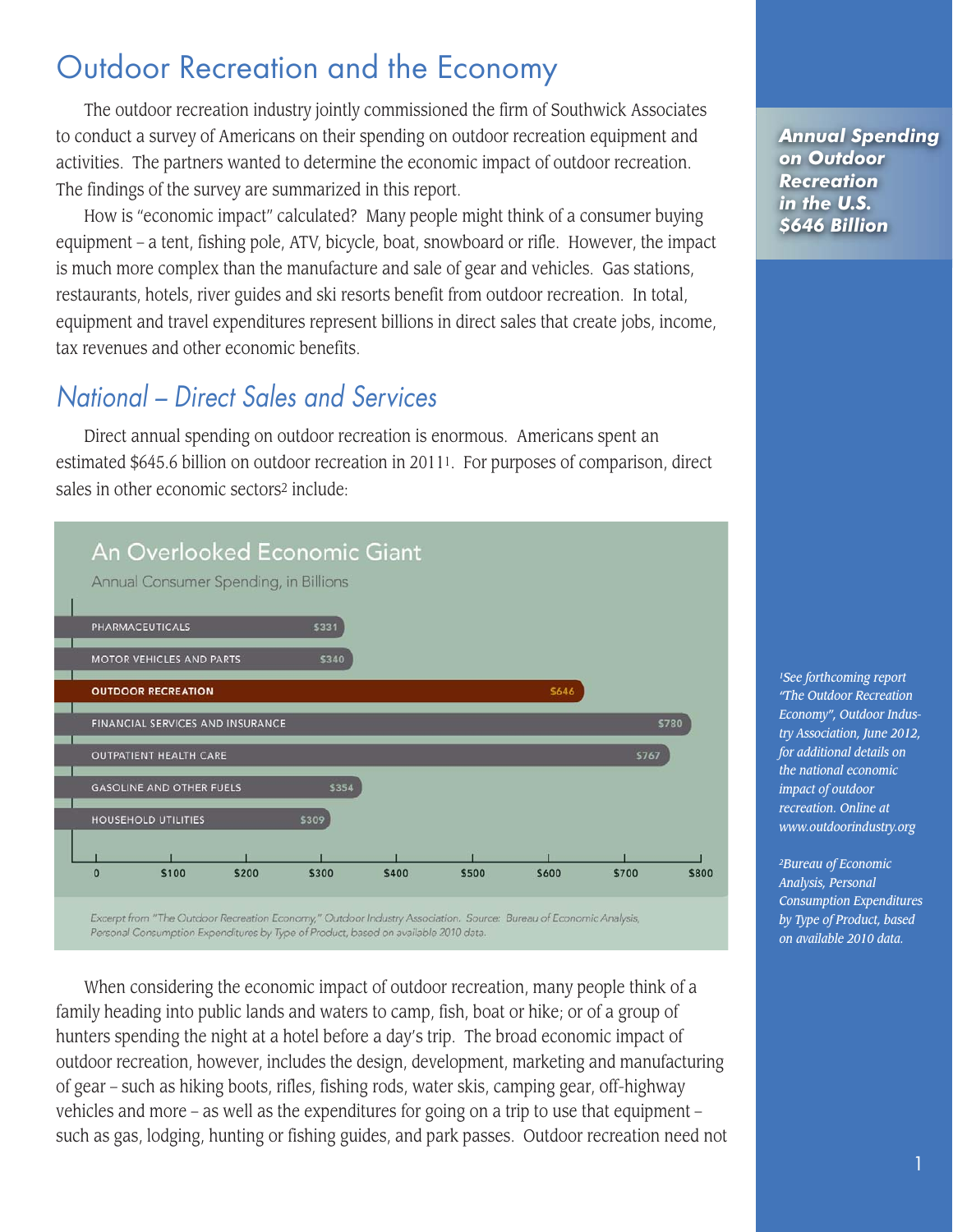involve overnight travel. A mountain bike purchased to ride on close-to-home trails has economic impact as does the ski boat used to wake board at local reservoirs.

In addition to leisure and hospitality, outdoor recreation spans numerous traditional and wellmeasured industries including manufacturing, wholesale and retail sales, research and development, finance, professional services and



*Annual Spending on Outdoor Recreation in the Western U.S. \$256 billion*

*Outdoor Recreation Jobs in Western States 2.3 million*

more. As a result, data in this report was developed by surveying consumers, the end users of recreation.3



## Western States – Direct Sales and Services

Outdoor recreation spending in Western states equaled \$255.6 billion – nearly 40% of the national total. This includes purchases of outdoor gear and vehicles as well as travel expenditures when enjoying the great Western outdoors.

## Western States – Employment

Outdoor recreation spending equals jobs in the West $4 -$ 2.3 million jobs in the region in 2011. And jobs bring income – \$110.3 billion in salaries, wages and business income (profit and dividends) in 2011.

The results presented in this snapshot include only the direct effects created by outdoor recreationists when they spend their dollars. Direct jobs include, for example, product designers, website developers, marketers and management at outdoor gear manufacturers as well as retail store owners, restaurant employees, river guides and others in the businesses that directly serve outdoor recreation participants.



## Western States -- Tax Revenue

Spending on outdoor recreation generates significant tax revenues for local and state governments. In western states in 2011 it generated an estimated:

\$15.41 billion in Federal tax receipts

\$15.38 billion in state and local tax receipts

*<sup>3</sup> See, back inside cover for an overview of survey details and methodology.*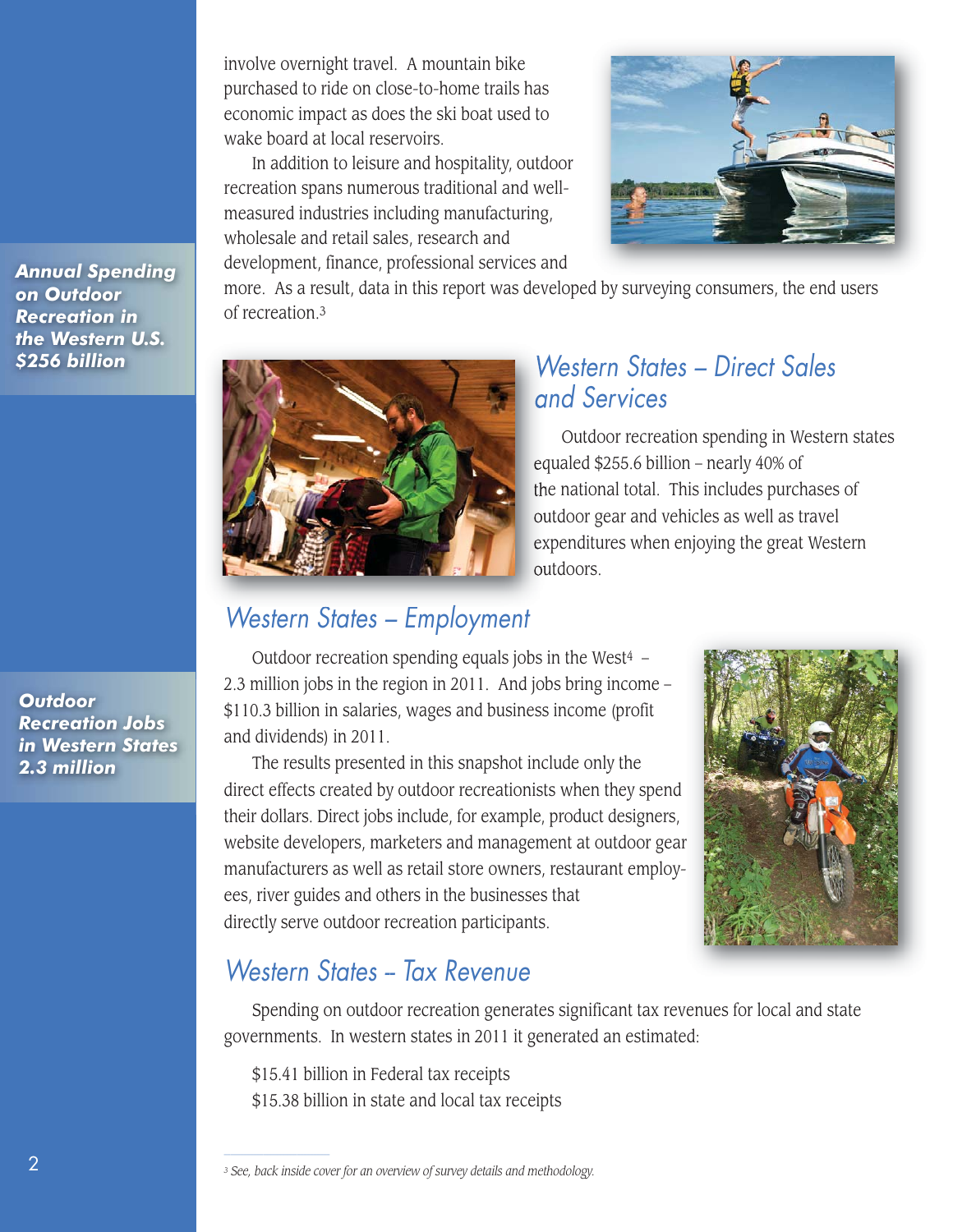## Outdoor Recreation Activities Included in this Snapshot

The following outdoor activities were included in the survey:4

Off-roading

Trail sports Biking Camping Snow sports Water sports<sup>5</sup> Fishing

Hunting Wildlife watching Motorcycle riding

# Outdoor Recreation Activities Not Included in this Snapshot



*Tax Revenue in Western States from Outdoor Recreation \$30.8 billion*

A conservative approach to measuring economic impact was taken in developing this snapshot. While all of the direct economic impacts of the activities listed above are included, a number of activities that may be associated with outdoor recreation were not included. Some activities that survey respondents indicated participating in had a tenuous connection to outdoor recreation, and were therefore excluded from the data set.

## Special Events

Excluded activities included, for example, attending special events, such as tailgating or attending motorcycle rallies. While not included in this snapshot, these activities have tremendous economic impact on states and communities. For example:



■ The city of Sturgis, South Dakota, calculates the economic impact on the region of the annual week-long Sturgis Motorcycle Rally to be more than \$800 million. An estimated 417,000 people attended the 71st annual rally in 2011, staying for an average of 5.8 days.

■ In Daytona Beach, Florida, Daytona Bike Week and Biketoberfest are annual economic boons to the area. Each year, Daytona Bike Week and Biketoberfest bring about \$600 million in direct economic impact to the Daytona Beach area, according to the Daytona Regional Chamber of Commerce.

*<sup>4</sup> Vehicle expenditures and trip spending for boats, snowmobiles and RVs are categorized under water sports, snow sports and camping, respectively. When off-roading or motorcycle riding was done in conjunction with other activities such as camping and fishing, vehicle expenditures and trip spending were divided between each different activity, depending on survey response.*

*<sup>5</sup> Does not including sailing.*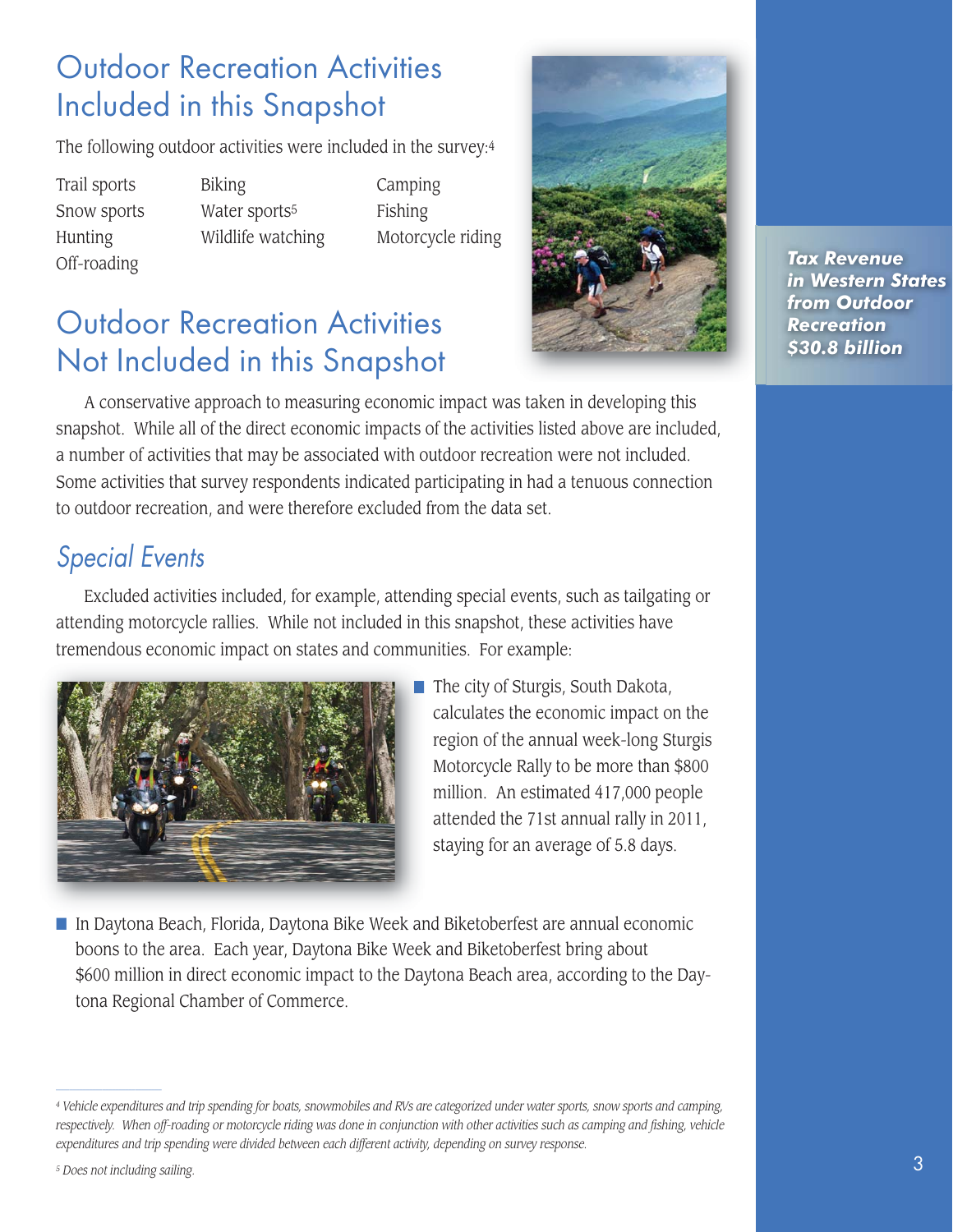■ The USA Pro Cycling Challenge held its inaugural multi-stage bicycle road race in Colorado in August 2011. A study on the economic impact of the race reported \$83.5 million garnered by the state during the one-week period with more than one million spectators lining the roads. Twenty-two percent of those spectators were from out-of-state and a world-wide television audience for the race brought even more visibility to Colorado.6 This exposure provides future economic value that is immeasurable and also not included in this study.

## Foreign Tourist Expenditures

This snapshot is based upon a survey of consumers in the U.S. As such, not included is spending by foreign visitors to the U.S. who purchase equipment and services while participating in outdoor recreation activities.

## Ripple Effect

Not included – but still very impactful – are the jobs, tax revenues and other benefits resulting from the ripple effects created as manufacturers, retailers, service providers and other directly-benefitted businesses re-spend recreation dollars down the line. Were these ripple effects included, the broader economic impact of outdoor recreation would be significantly larger than the results presented here.



## Conclusion

Spending on outdoor recreation is a vital part of the national and western economies. It means jobs and incomes and can be the lifeblood of many rural communities in the West. This snapshot helps highlight the value of this often overlooked sector – one that is not otherwise measured as a traditional pillar of the U.S. economy.

WGA and its industry partners that developed this snapshot will continue to work together to develop state-level reports on the economic value of outdoor recreation. These reports will help governments and businesses consider policies and investments that will help support this critical driver of economic activity.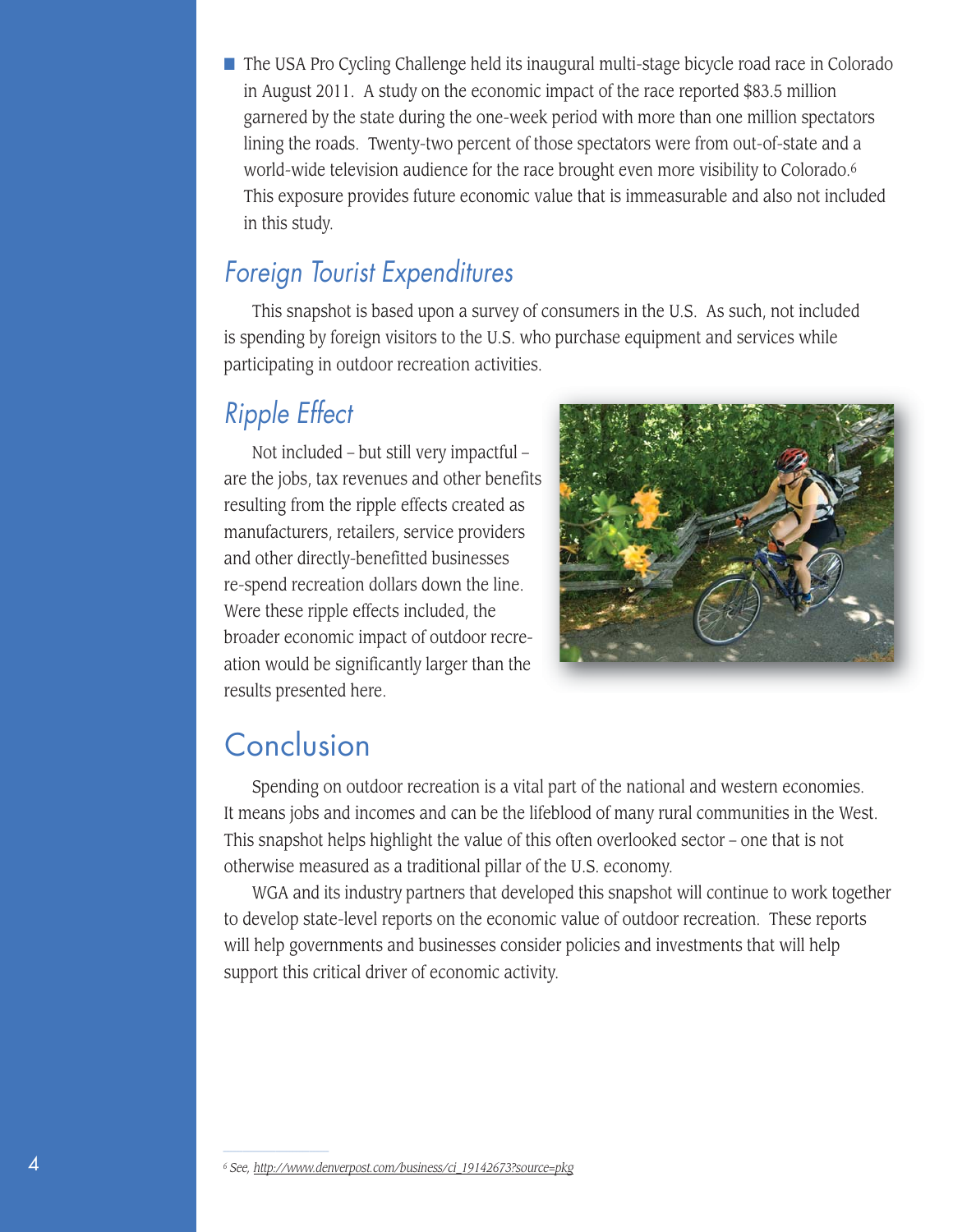# About Southwick Associates

Southwick Associates, Inc. specializes in natural resource and environmental economics. Southwick can help agencies and industries understand the monetary issues behind the resources they manage, the economic costs and benefits of their activities, the costs imposed on regulated entities and the public, and changes to the customer base. www.SouthwickAssociates.com.

# About the Methodology Used to Generate the Data for This Report

This section briefly summarizes the steps taken to estimate the economic impacts associated with outdoor recreation. Detailed descriptions and discussions will be provided in technical reports to be released by the Western Governors' Association and Outdoor Industry Association in Summer 2012.

Activities not quantified in the study include any commercial or commuting activity, team and spectator sports (ball sports, track and field, swimming etc.), fitness and indoor recreational pursuits (weightlifting, yoga, cooking, electronic entertainment and gaming, reading, indoor hobbies etc.), and vacation and travel for purposes other than undertaking activities specifically in the pursuit of outdoor recreation.

The economic estimates were developed using a peer- and industry-reviewed process employed by Southwick Associates for a similar study in 2006 for The Outdoor Foundation, the not-for-profit arm of Outdoor Industry Association, including:

- 1. An online survey subcontracted to Harris Interactive to collect participation and expenditures data; and,
- 2. Development of IMPLAN economic models to identify income, jobs, and tax revenue impacts at the regional and national levels.